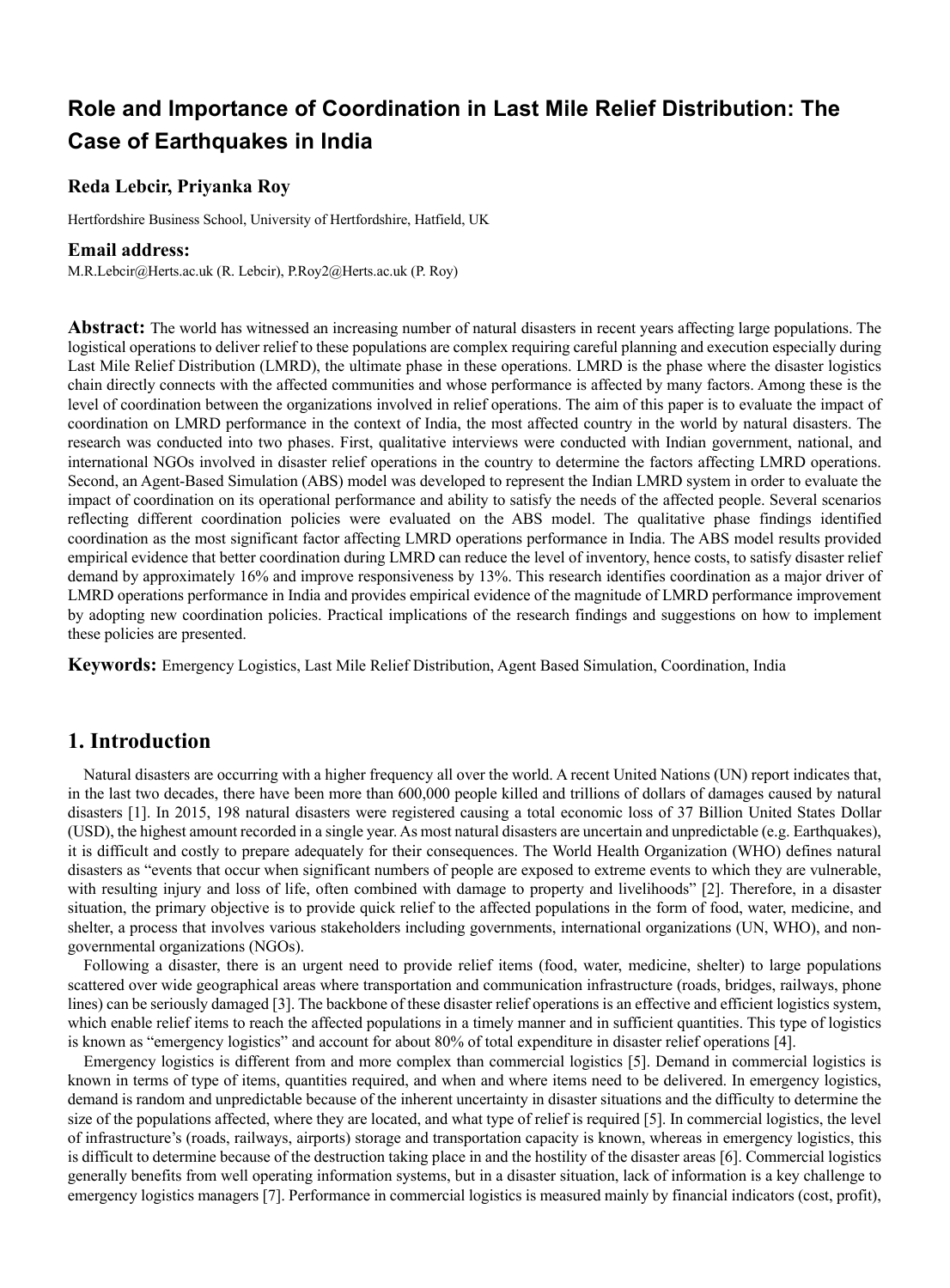but in emergency logistics, it is measured by the ability to fulfil the needs of the disaster affected populations within the minimum possible time [6].

Emergency logistics operations are organized as follows: in the aftermath of a disaster, relief items are received in a primary hub or hubs (these are national level warehouses to store relief items) either in or close to the affected area and then transferred to central warehouses (these are regional level warehouses to store relief items). Next, they are moved to local distribution centers from where they are distributed to the affected regions [8]. Last Mile Relief Distribution (LMRD) is the ultimate stage of these operations where relief providing organizations connect directly with the disaster affected populations [9]. As such, LMRD operations scope includes the storage of relief items in local distribution centres and the processes of their distribution to the disaster affected populations [8]. Previous research on LMRD focused mainly on the transportation aspects of the operations such as vehicle routing decisions, fleet capacity, availability, and management [8, 10, 11]. Other studies identified some of the performance indicators related to LMRD such as total cost of relief operations, time to deliver relief items to the affected populations, and level of fairness in providing relief items to the locations affected by the disaster [12-14].

However, research related to LMRD is still new and many of its aspects are still under investigated. For instance, there is a limited number of LMRD operational models to optimize allocation of relief operations' resources and items. The scope of past LMRD research has focused mainly on the "Last Mile Vehicle" problem (transportation modes to distribute relief items) without taking in account the wider LMRD operations scope and complexity. In addition, most of LMRD operational models are generic for all disasters and do not take in account the differences between types of disasters and the unique difficulties they create for relief operations [8, 11]. Challenges such as limited availability of qualified staff in disaster relief, inadequate use of technology to support logistics operations and field operational planning, poor identification of operational constraints during relief distribution, lack of institutional learning, and limited collaboration and coordination between organizations involved in relief operations have attracted little attention in past LMRD research [9].

Effective collaboration and coordination of activities between entities engaged in the relief efforts is a challenging task. Following a disaster, a significant number of organizations(government departments of the affected country, NGOs, international agencies) get involved in relief operations. For this process to be successful, there is a need for collaboration and communication between these organizations. However, this is difficult due to the fact that organizations can be responsible for different aspects of relief operations, operate in different geographical areas, and come with different organizational cultures and management processes [15].

Coordination is more important and difficult during the LMRD phase due to the high uncertainty regarding the types and quantities of relief items needed by the affected populations, lack of information about the resources and capacity available to organizations providing relief, and the constraints (e.g. destruction of roads and bridges) caused by the disaster in the affected areas [16]. From an operational perspective, coordination impacts aspects such as identification of the most affected areas, determination of the needs of populations in these areas, relief items distribution planning and management, and oversupply and waste of non-required relief items [17].

Coordination, in supply chain managememnt and logistics, is defined as an "act of properly combining a number of objects (i.e. actions, objectives, decisions, information, knowledge, and funds) for the achievement of the chain goal" [18]. Effective coordination is challenging in emergency logistics, especially LMRD, as the process of "combining the objects" is affected by the uncertainty and the complexity of the disaster context and "achievement of the chain goal" is challenging given the imperceptibility of the services, immeasurability of the missions, and the multiplicity of stakeholders [19]. Consequently, the role, mechanisms, and effect of coordination on emergency logistics and LMRD warrant more attention from researchers and practitioners if performance is to be improved.

Therefore, the aim of this paper is to investigate how coordination could be effectively organized in the challenging and constrained LMRD context and what would be its impact on logistics performance. The research takes place in India, one of the world's most disaster-prone countries, where relief operations face considerable challenges due to the size of country, the different types of disasters affecting it (earthquakes, floods, landslides), and widespread poverty in many of its regions. The context of India is very relevant as past research already identified "coordination" as a major factor and challenge affecting disaster relief operations in the country [17].

### **2. Literature Review**

#### *2.1. Emergency Logistics*

The Fritz Institute defines emergency logistics as "the process of planning, implementing and controlling the efficient, costeffective flow and storage of goods and materials as well as related information, from point of origin to point of consumption for the purpose of meeting the end beneficiary's requirements" [20]. It encompasses a range of activities, including preparedness, planning, procurement, transport, warehousing, tracking and tracing, and customs clearance [20].

Although research in the field of logistics is well established, the focus on emergency logistics is relatively new and attracted attention only recently [21]. Examples of this research include aspects such as evacuation operations [22], relief items stock prepositioning [23, 24], facility location [24, 25] and casualty transportation and relief distribution [26].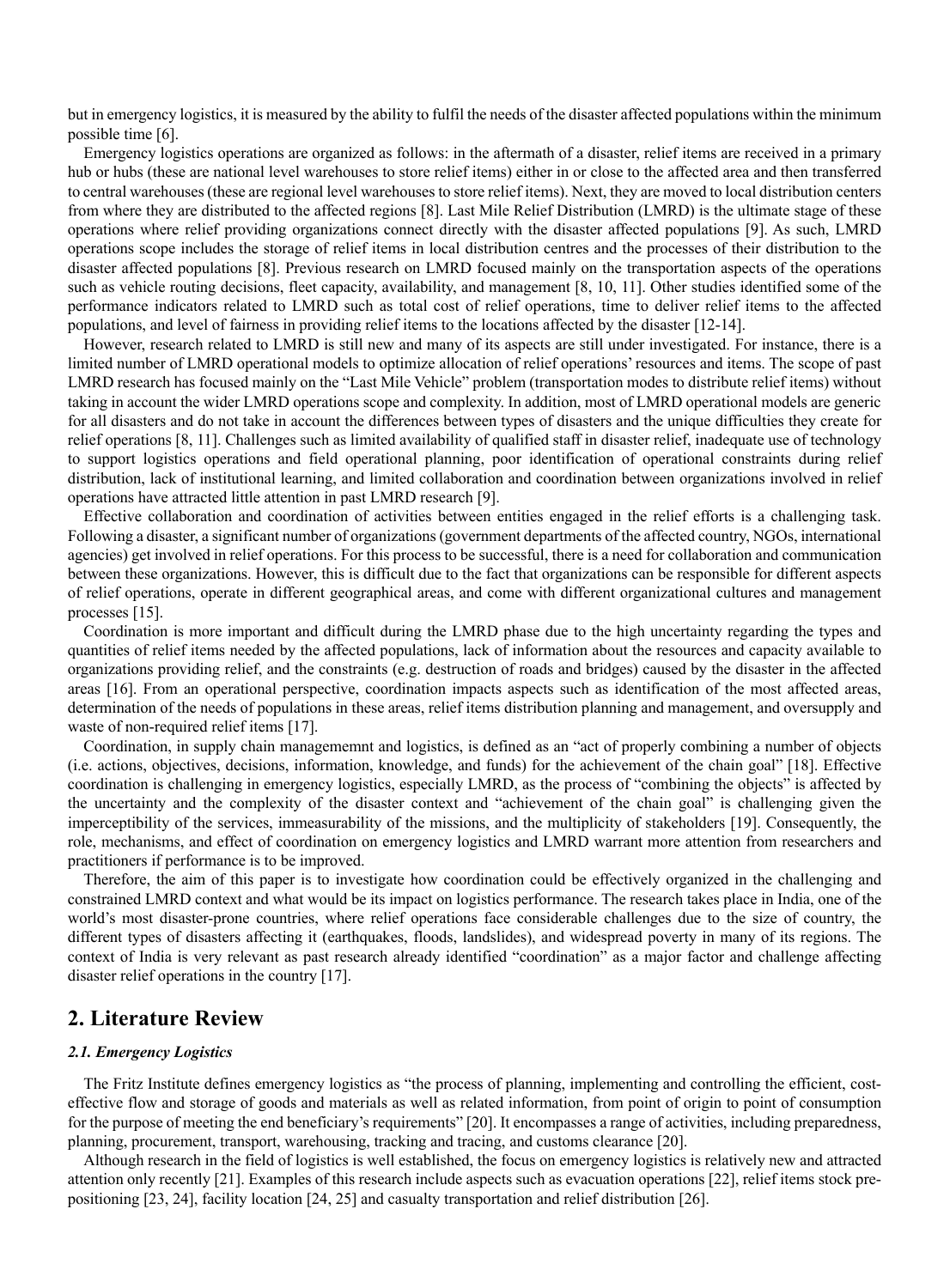Evaluation of performance in emergency logistics is measured through two main dimensions, namely effectiveness and efficiency. In general, effectiveness focuses on the logistical goal, for example fulfilment on time or in-stock availability. Efficiency represents the ratio of resources utilized against the results achieved [27]. In emergency logistics, availability and supply of relief items on time to affected populations measure effectiveness. Efficiency is captured through the response time during the disaster situation, replenishment rate of relief items, percentage of demand supplied fully to the affected population, and meeting donors' expectations [6, 28].

### *2.2. Importance of LMRD*

LMRD is the ultimate stage of relief operations and the final connector of humanitarian organizations with the affected populations. In a disaster situation, the primarily objective is the distribution of the accurate amount of required relief items (demand) at the exact time to the correct place to fulfil the needs of the affected populations[9]. However, achieving this objective in the context of LMRD is substantially difficult and costly because of the uncertainty and complexity of the disaster context (unpredictable demand and location of the affected populations, damaged transportation infrastructure, reduced or nonavailability of communication networks). Organizations delivering relief need to develop rapidly a clear "picture" about the situation in the disaster area so that LMRD operations can be organized in an efficient way [9].

Transportation of relief items has been a recurrent theme in LMRD research, and a number of quantitative models have been developed for this purpose. Examples include a stochastic programming optimization model of LMRD transportation network under conditions of uncertainty regarding transportation capacity, state of transportation network, and demand for relief items [29]. Balcik, Beamon [8] presented an optimization model to minimize the total transportation cost for unsatisfied and late satisfied demand for different types of relief items. Other research investigated resource allocation and vehicle routing in earthquake disasters [11] and LMRD fleet allocation in large scale disasters using simulation modelling [30].

Despite the importance of the work cited above, its scope is very narrow and covers mainly the transportation elements of LMRD operations. There are several other challenges to relief supply chains in general and LMRD operations in particular, which have been barely touched. This include lack of qualified staff in disaster relief, inadequate use of technology to support logistics operations, lack of institutional learning, and limited collaboration between the organizations involved in relief operations [9].

#### *2.3. Coordination in Emergency Logistics and LMRD*

The term "coordination" is used to describe the relationships and interactions among different actors providing disaster relief [16]. Coordination is critical to the success and orderly execution of emergency logistics and LMRD operations as it was reported that many organizations delivering relief had to interrupt their operations because of lack of coordination. This has been a regular point of criticism to the organizations involved in relief operations [31].

However, implementing an effective coordination mechanism between relief organizations faces many challenges. These include language barriers, different organizational policies, cultures, and processes management [9]. To overcome these, organizations tried to implement some practices to improve coordination, especially during the LMRD phase, on aspects such as resources sharing, information exchange, and joint decision-making [32]. For example, the UN, in association with other agencies, established entities such as OCHA (Office for the Coordination of Humanitarian Affairs), UNJLC (United Nation Joint Logistics Centre) and IASC (Inter-Agency Standing Committee), and joint decision-making programs like CERF (Central Emergency Response Fund) to improve coordination during disaster relief operations [33-35]. Other organizations used collaborative information technology tools and standardization of operations to improve coordination during relief operations [36, 37].

# **3. Methodology**

The methodology selected in this research is a simulation modelling technique known as Agent Based Simulation (ABS) [38]. Simulation modelling, which cover a multitude of techniques including Discrete Event Simulation, System Dynamics, and ABS, involve the building of a computer-based model, which mimic (simulate) the working of a real world context [39, 40]. Simulation modelling techniques are very popular and have been extensively applied in practice due to their advantages. These include the ability to solve models portraying complex systems where an analytical solution is impossible, significant reduction in time, cost, and risks compared to direct experimentation in the real world, representation of uncertainty and interactions between the elements of a system, and above all, the ability to simulate the impact of alternative policies and interventions to provide evidence for decision making [40]. Simulation modelling techniques have been applied in a wide range of areas including health, defense, aviation, project management, manufacturing, supply chain management, logistics, and transportation [41, 42].

#### *3.1. Rationale for Selecting ABS*

ABS is a simulation approach which focuses on the "individual agent" as the key unit for understanding the behavior of complex systems [38]. In ABS, individual agents' behavior is defined and the overall system behavior is an emergent property of the interactions between the individual agents. It is important to emphasize that the concept of "agent" in ABS is wide and is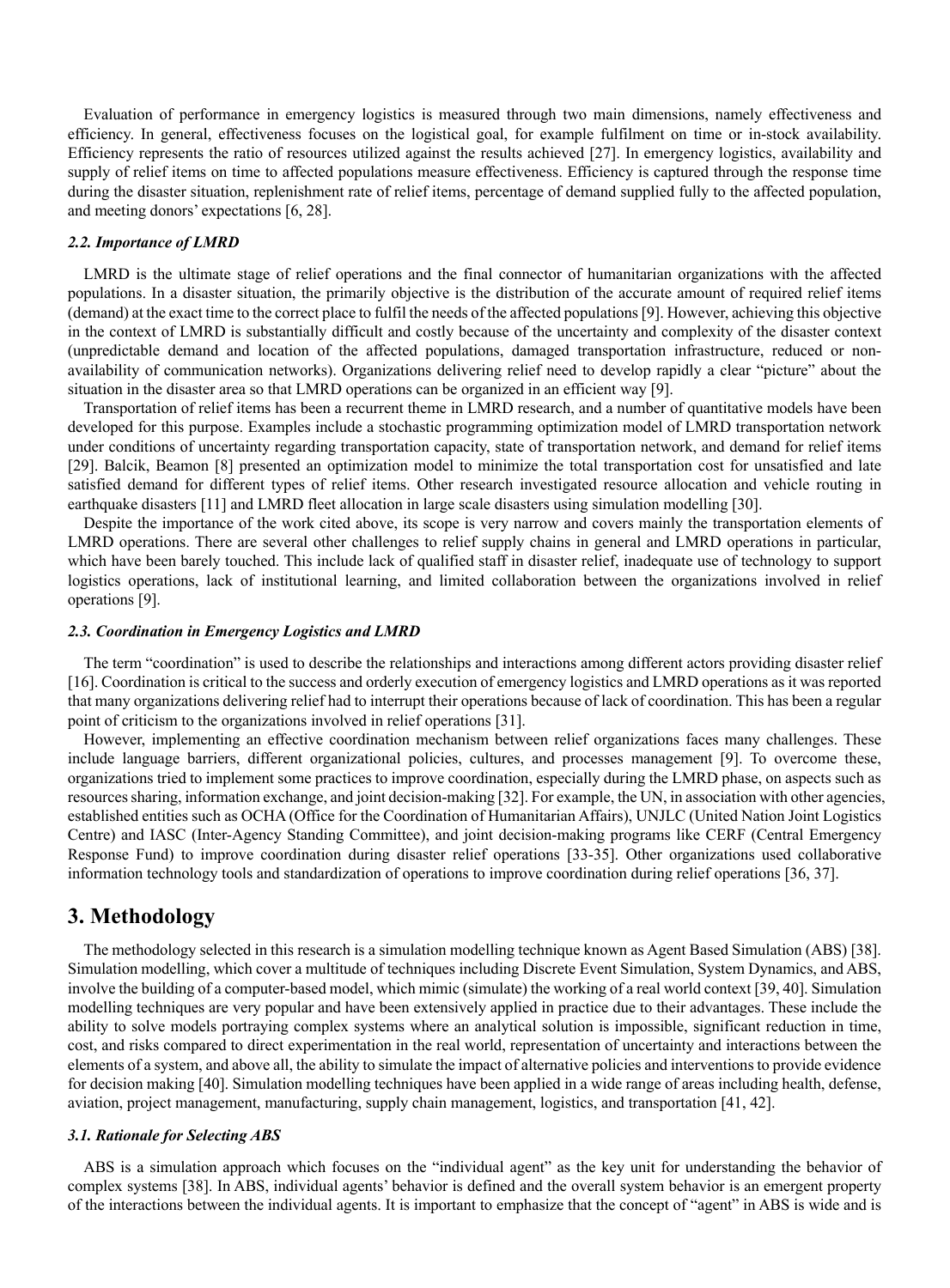not restricted to human beings. Agents represent any entity in the system, which is involved in decision making such as firms, households, government departments, and countries.

ABS assume that the context to be modelled includes a number of agents and that the context is at an "initial" condition at the start of the simulation. As time progresses, agents take actions, which alter their own states and, consequently, the overall situation (state) of the context. In response, agents take further actions to close the gap between their objectives and the state of the context. Therefore, the context is dynamic and its state, at any given time, is the result of the combined actions taken by all the agents. The actions taken by the agents can be unilateral or directed towards other agents (interactions). In ABS, it is assumed that the actions are not taken randomly, but they are informed by a set of decision rules adopted by the agents [43].

Following a disaster situation, a number of organizations (government departments, armed forces, local, national, and international NGOs) arrive at the disaster area (context) to provide relief to the affected population. Each individual organization tends to have its own logistics "elements" including facilities (warehouses, distribution centers) and the staff distributing relief items. As relief operations take place, they cause a change to the elements' state (e.g. quantity of medical supplies left in a warehouses) and the state of the whole disaster area context (e.g. percentage of the affected population receiving medical treatment). Depending on the magnitude of the difference between the state of the disaster area (context) and the objectives of the relief distribution organizations (which own and manage their logistics elements), further actions are taken and these are informed by the mandate, codes and procedures, and decision making rules of the organizations. Actions can be unilateral (e.g. transporting medical supplies from an organization own warehouses to its distribution centers) or interactive (e.g. an organization requesting transfer of medical supplies from the warehouses of another organization to its distribution centers). This conceptualization of logistics operations in disaster contexts fits well with the ABS assumptions cited above making it a suitable methodology for this research.

#### *3.2. Context and Development Process of the Model*

#### *3.2.1. Context of the Study*

The building of the model took place in India, a suitable country for this research for a number of reasons. It is geographically vast, populous, and prone to a variety of natural disasters. The country is very near to the equator, which makes it vulnerable to tropical storms originating from the Indian Ocean and affecting the vast coastal areas on the eastern and western parts. India is also located on the top of the border between the Indian and Eurasian tectonic plates increasing the likelihood of earthquakes (59% of the country has witnessed moderate to severe earthquakes in the past [44]). Furthermore, widespread poverty, poor state of infrastructure in many regions, and the huge scale of destruction seen in the past following natural disasters, make the country an adequate context for this study.

#### *3.2.2. Model Development Process*

The model development process included two main phases. A first qualitative phase focusing on understanding the organization of disaster relief operations in India and the challenges affecting these during the LMRD stage. This was followed by a quantitative phase to build an ABS computer model representing LMRD operations.

To understand the organization and challenges of LMRD operations in India, data was collected through 25 semi-structured interviews involving Indian government employees, and national and international NGOs disaster management practitioners with experience in post-earthquake relief operations. In addition, 19 reports from government and NGOs (UN, SEEDS (an Indian NGO), CASA (Church's Authority for Social Action), Red Cross) describing response operations in previous earthquake disasters, problems faced by the responders, mandates of the organizations involved in providing relief, and lessons learnt from the operations were analyzed.

The interviews and reports indicated that national authority in terms of relief operations lies with the Prime Minister (PM), who approves the policies, plans, and guidelines to tackle the consequences of disasters. The PM is also responsible for allocating the financial, physical, logistical, and human resources to the affected areas based on local government information regarding the severity of the disaster, the scale of the affected areas, and the level of central government and international relief and assistance required.

Regarding post-earthquake LMRD operations, these are organized as follows: Organizations including government departments, local, national and international NGOs arrive at the affected area. These organizations work distinctly, each having its own district warehouse, local distribution centers, responders, and relief items (See Figure 1). Once the affected populations and the types and amounts of relief items required are determined, organizations start distributing these to the populations.

The interviews highlighted a number of challenges, which faced post-disaster in general and post-earthquake in particular LMRD operations in the past. The main challenges identified are:

Inadequate sharing of information between the organizations (prioritization the task, goal selection, risk sharing, mutual adjustment, proper communication between agencies);

Lack of collaboration and sharing of resources between the organizations (multi-source information, mutual aid); and

Absence of joint decision making between the organizations (knowledge sharing, protocol sharing, joint decision structuring and analyzing).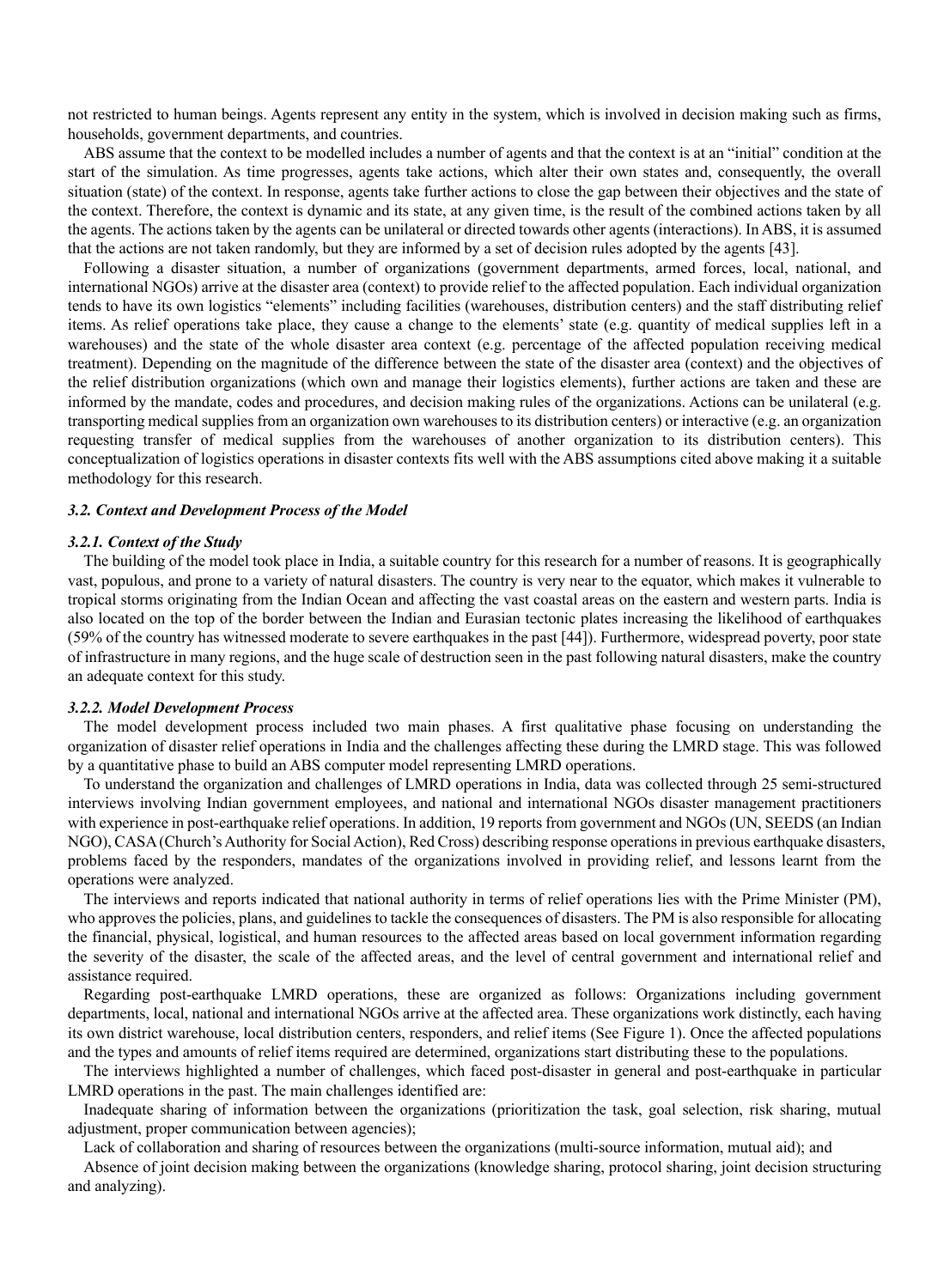These findings from the interviews were not different from those on the reports. For example, one report highlighted a "lack of communication and coordination resulting in a wastage of relief items by supplying the same relief items to the same community by different agencies". A respondent cited in another report, affirmed that "demand for many relief items was not met on a timely manner due to long replenishment time for some organizations, which makes it hard to fulfil the demand of some affected communities". This is in line with past research, which highlighted "coordination" as the most critical factor affecting earthquake LMRD operations [9].

#### *3.2.3. Description of the ABS Model*

The information generated through the analysis of the interviews and reports regarding the structure, management, and challenges of earthquake LMRD operations in India informed the building of the ABS model. The model, built using the NetLogo software [45], includes three categories of relief organizations: (i) governmental, (ii) national (local NGOs), and (iii) international (international NGOs). Each category is represented through three agents, namely "district warehouse", "distribution centers", and "responders".

For every category of organizations, orders originate from the responders and sent to the distribution centers. The latter receive these orders and send them upstream to the district warehouse. The orders are then fulfilled by the district warehouse and the required quantities of relief items are supplied to the distribution centers and from there downstream to the responders. Therefore, there is an information flow moving upstream and a material flow moving downstream on the relief chain for every single category of organizations (See Figure 2).

Each responder generates an order for relief items every day and the combined daily orders from all responders are sent to the distribution centers within the same category of the organization. The district warehouse receives then the cumulative orders from all distribution centers. The lead-time (time from initiation of the demand and its fulfilment) between responders and distribution centers is 2 days and between distribution centers and district warehouse is 3 days. All relief items are received first in the district warehouse before they are shipped to the distribution centers and from there to the responders.



*Figure 1. Organization of LMRD operations in India.*



*Figure 2. The flows of supply and demand in the LMRD model.*

These processes were represented in the ABS model taking account of the following assumptions:

The distribution centers and responders follow the base-stock policy rule defined as follows: once the inventory position (stocked quantity) of a relief item drops below a predetermined base-stock level (the inventory position is checked on a daily basis), agents (responders, distribution centers) immediately order the difference between the base-stock level and current inventory position (otherwise, the agent does not place any order).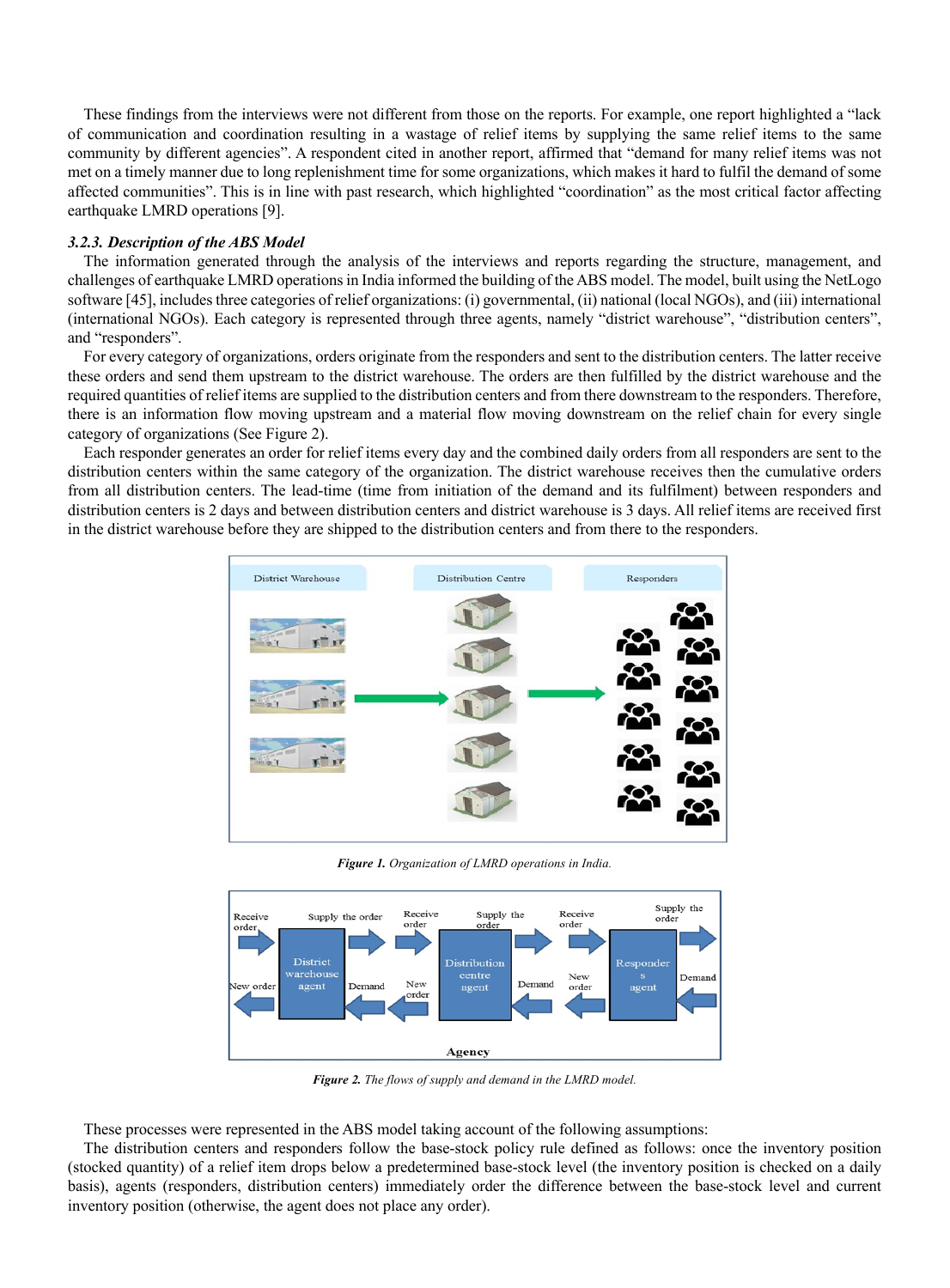The whole quantity of relief items received by the responders is distributed to the affected populations (there are no losses or waste of relief items).

Affected individuals are formally identified to avoid duplication of relief distribution (individuals need to sign when receiving relief items to avoid duplication of supply).

The capacity of district warehouses is sufficient to meet the demand of the affected populations in line with previous research on un-capacitated facility.

Daily demand for relief items is represented by a random variable given the chaotic and uncertain situation following an earthquake. In general, there is a sudden increase in demand for relief items at the immediate aftermath of an earthquake followed by a period where the demand decreases gradually to

become more "stable" as rescue operations take place and the situation start to get back to some kind of normality. Therefore, the daily demand random variable is assumed to follow a Poisson distribution.

#### *3.3. Validation and Testing of the Model*

Validation of simulation models is required so that they can be used to evaluate policy scenarios. In ABS, this is divided into (i) structural validation (checking that the model reflects the structure of the real world system it represents) and (ii) behavioral validation (testing if the model can reproduce known past behavior of the system) [38]. For this model, the list of agents and their behaviors, relationships, and interactions processes were derived from interviews with participants from Indian government and non-governmental organizations, and from analysis of government earthquake response reports. The ABS model structure was checked with the interview participants, who suggested changes until they were satisfied that the model structure is a good reflection of the processes taking place in the real world.

To assess the model ability to replicate past real world behavior, it was tested against information from the 2001 Gujarat earthquake, which was a major one with a magnitude of 7.7 on the Richter scale. The variable used to compare the model to the reality is the average number of blankets supplied. The model generated a value of 27127 comparative to a real world one of 30584 confirming the validation of the model.

## **4. Results and Findings**

The aim of this research is to determine the impact of coordination policies between organizations providing relief to populations affected by natural disasters (in this case earthquakes) with a special focus on the LMRD phase of relief operations. Therefore, several scenarios portraying policies to improve coordination between organizations involved in LMRD operations were identified. The scenarios reflect feasible solutions, which take account of the damage, difficulties, and constraints caused by earthquakes to the disaster areas and the organization of relief operations.

#### *4.1. The Concept of the "Coordination Hub"*

An extensive literature review was conducted to identify possible changes, which could improve coordination in postearthquake LMRD operations and can be implemented in the Indian context. The review led to the selection of the UN's cluster approach for management of emergency operations [46] as a promising policy. Under this approach, a cluster (a group of organizations working together in post disaster relief operations) share a unified "information hub" allowing faster information exchange and spread, improved resources utilization, and swift humanitarian response operations [46].

The current research adopts this idea by selecting the introduction of a "coordination hub" as a possible new policy to improve Indian LMRD operations. The proposed coordination hub will have access to all relief organizations' district warehouses and distribution centers and will have information about the exact quantities of relief items available in these warehouses and centers. All distribution centers will send their relief items requests to the proposed coordination hub and the latter will supply the exact quantity requested by each distribution center. As such, the coordination hub enables an integrated approach to manage the diverse and huge quantities of relief items during the LMRD phase. It is important to note that the suggested coordination hub is not a physical building, but a virtual cloud platform, which incorporate information about the types and available quantities of relief items, and operational processes in all warehouses and centers.

#### *4.2. Coordination Scenarios*

To evaluate the possible effect of the new policy of introducing a coordination hub in Indian LMRD operations, three possible scenarios were identified during the interviews conducted with the participants in this study. These are:

*Scenario 1: No coordination:* This represents the current situation. The three categories of organizations (governmental, national agencies, international agencies) supply relief individually. As a result, there are three relief chains working separately.

*Scenario 2: Partial coordination:* The coordination hub links together the district warehouses of the three categories of organizations (governmental, national agencies, international agencies). Distribution centers send requests for relief items to the coordination hub. The latter sends instructions to fulfil these requests from any of the district warehouses where the items are available. However, responders are restricted to send their requests for relief items to the distribution centers of the same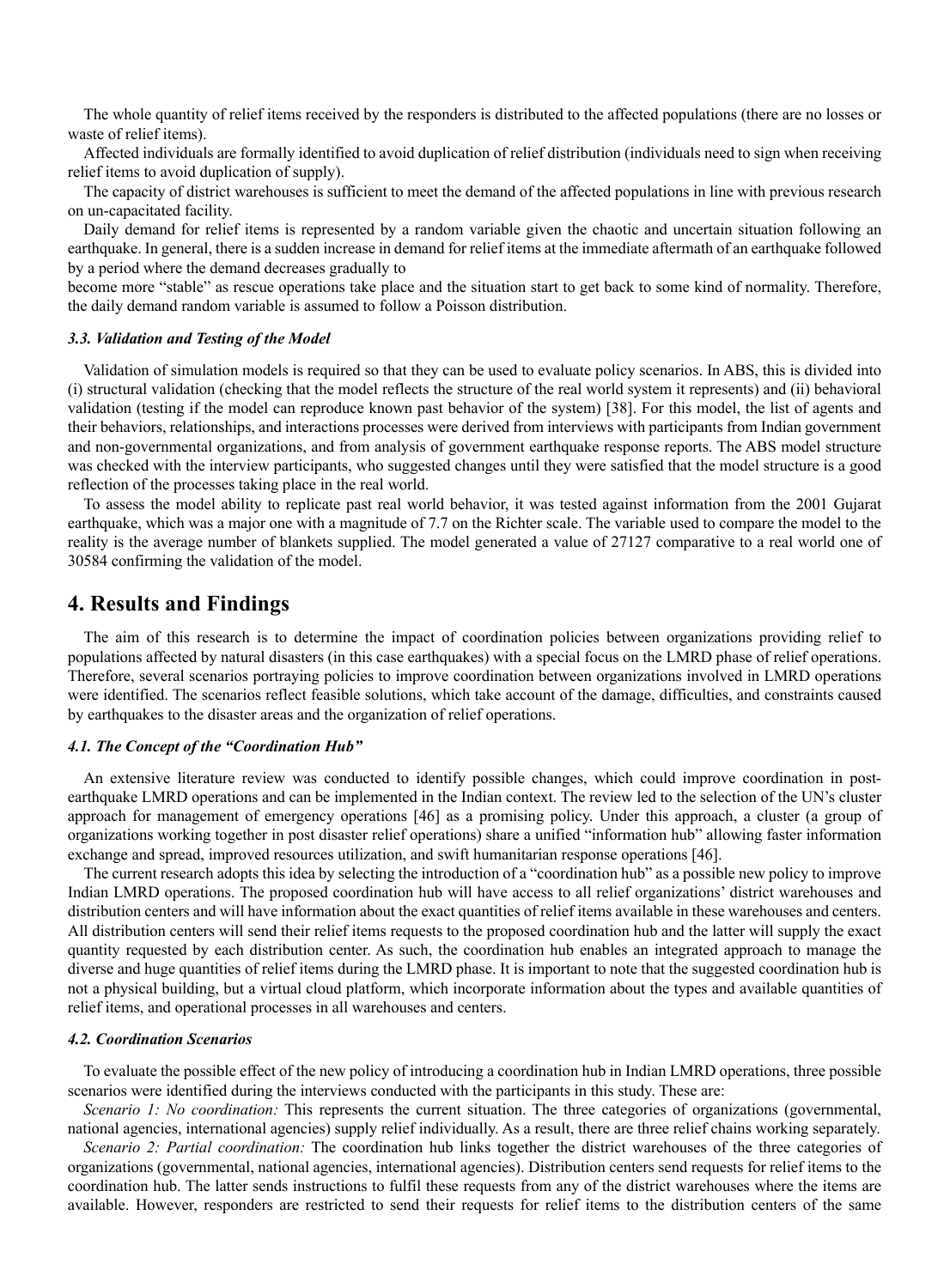organizational category only.

*Scenario 3: Full Coordination:* The coordination hub links together the district warehouses and the distribution centers of the three categories of organizations (governmental, national agencies, international agencies). District warehouses and distribution centers operate in the same way as under the partial coordination scenario. However, responders are allowed to send requests for relief items to any of the distribution centers and these are fulfilled from the center where the items are available.

The ABS model was run for 45 days in line with short-term relief operations in India [17] as this research focuses on the immediate post-disaster relief phase [47]. The model was altered to represent the three scenarios and results were collected on a number of performance indicators to evaluate to the impact of coordination on LMRD operations performance (see Table 1 for the model parameters).

| Parameter                                                              | Value    |
|------------------------------------------------------------------------|----------|
| Size of the affected population                                        | 675      |
| Duration of LMRD operations                                            | 45 days  |
| The lead time between the coordination hub and the distribution centre | 3 days   |
| The lead time between the distribution centre and the responders       | 2 days   |
| The initial stock of the distribution centre                           | $\Omega$ |
| The initial stock of the responders                                    | $\Omega$ |
| Penalty for total fulfilment of demand in a given day                  | $\Omega$ |
| Penalty for partial fulfilment of demand in a given day                |          |
| Penalty for no fulfilment of demand in a given day                     |          |

The affected population size is assumed to be 675 as most villages and local districts in India have populations between 400 to 1000 people with an average of 700 and, in the majority of cases, around 95% of the population is affected and need relief following an earthquake.

#### *4.3. Results*

Results regarding LMRD performance were collected following the running of the ABS model under the three coordination scenarios mentioned above. Given that the main aim of LMRD operations following a disaster is to provide relief to the affected population in a timely and efficient manner, the performance indicators included in the model reflect these two objectives. The results are as follows:

#### *4.3.1. Total level of Inventory in Distribution Centers*

The total level of inventory in distribution centers (TLIDC) represents the total number of relief items (e.g. Blankets, bottles of water), which need to be available in the distribution centers to satisfy the demand of the affected population during the 45 days period following a disaster. The focus is on the distribution centers because, as it is assumed in the model, there is sufficient quantities of relief items in the district warehouses (upstream part of the logistics chain) to fulfil the needs of the affected population. Shortages tend to occur at the level of responders (downstream part of the logistics chain) because of poor planning and delays in processing information and moving items along the logistics chain leading to either under-supply or over-supply in distribution centers as these lies in the middle between district warehouses and responders [7, 12, 26, 48-50]. The problem is exacerbated where there is a lack or no coordination between the different groups of organizations involved in relief operations.

The results regarding the TLIDC under the three coordination scenarios are presented in Table 2 for the three categories of organizations (government agencies, national NGOs, international NGOs). The results indicate that coordination will improve the TLIDC and reduce over-supply in distribution centers for all categories of organizations.

| Table 2. Total Level of Inventory in Distribution Centers. |  |  |  |
|------------------------------------------------------------|--|--|--|
|------------------------------------------------------------|--|--|--|

| <b>Category of Organizations</b>               | Scenario 1 (No<br>Coordination) | <b>Scenario 2 (Partial</b><br>coordination) | <b>Scenario 3 (Full</b><br>coordination |
|------------------------------------------------|---------------------------------|---------------------------------------------|-----------------------------------------|
| Category 1: Government agencies                | 1846                            | 1743                                        | 1732                                    |
| Category 2: National NGOs                      | 1854                            | 1747                                        | 1355                                    |
| Category 3: International NGOs                 | 1815                            | 1751                                        | 1516                                    |
| Average                                        | 1838                            | 1747                                        | 1534                                    |
| Average Improvement (%) compared to Scenario 1 | n/a                             | 5%                                          | 16%                                     |

For example, TLIDC for category 3 can be reduced from 1815 under no-coordination to 1751 under partial coordination and to a further reduced level of 1516 under full coordination. The trend is similar for the average TLIDC for the distribution centers of all categories of organizations. It is reduced by around 5% (from 1838 to 1747) under partial coordination and 16% (from 1838 to 1534) under full coordination.

These results demonstrate that if the organizations involved in disaster relief operations coordinate activities in terms of sharing information and resources, then they can achieve a better operational performance and satisfaction of the populations in need of assistance. This can be explained by the fact that, following an earthquake, one of the major obstacles to relief operations are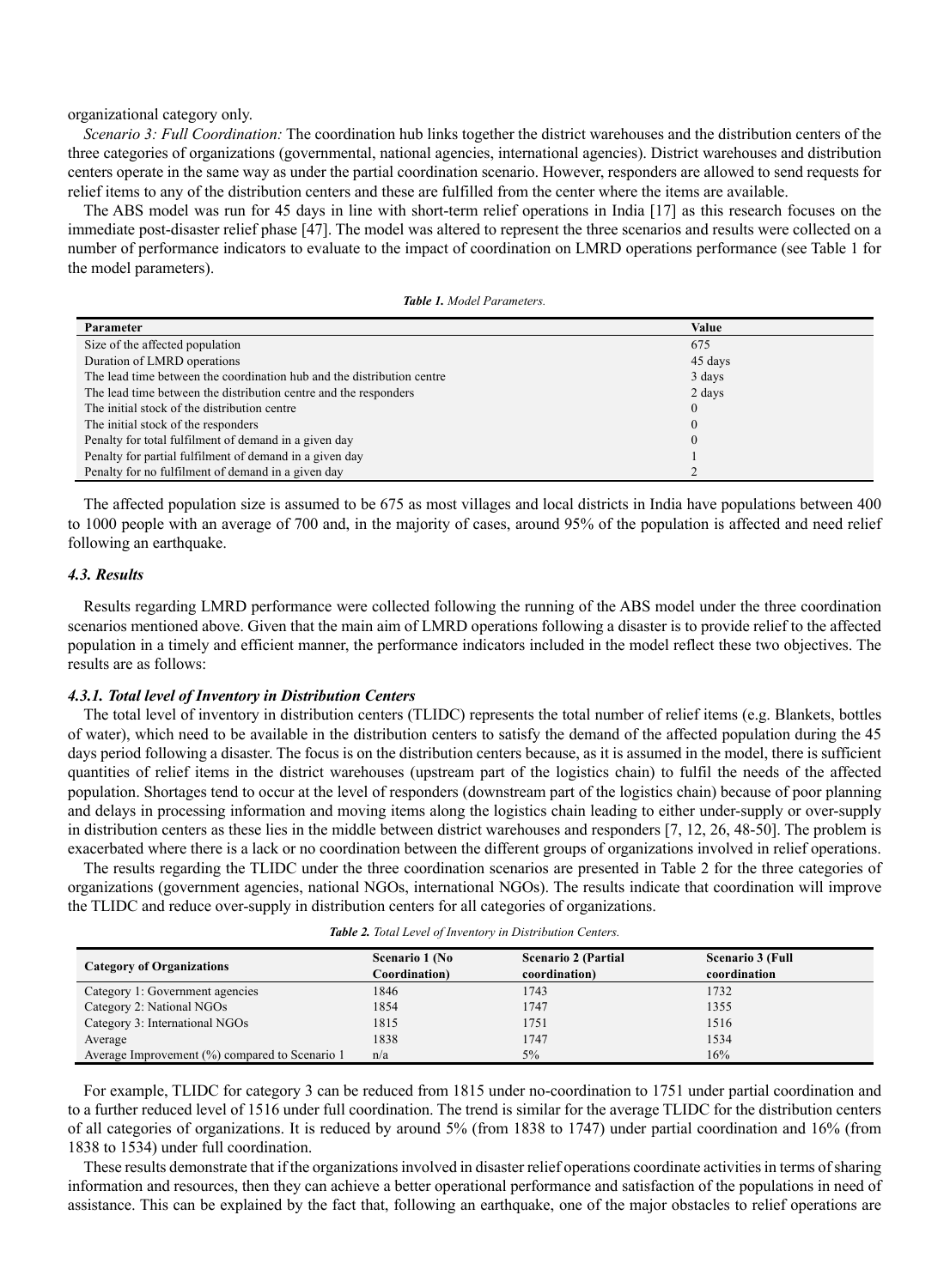damaged transportation infrastructures such as roads and bridges, which hinders relief delivery operations. A more proactive policy of sharing resources and information between different organizations can play a significant role in overcoming these difficulties.

#### *4.3.2. Responsiveness of the LMRD logistics chain*

Given the need to respond rapidly to the needs of populations following a disaster, it is important that supply chains are organized and designed to be responsive to variations in demand for relief items [51]. The ability of the LMRD logistics chain to fulfil the needs of the population in a timely manner is critical. People affected by a disaster need to be provided with relief time when and where these are required as any delays can cause significant suffering to a population already in a vulnerable situation. To assess how coordination policies could affect the LMRD logistics chain responsiveness and ability to respond to relief items demand, a "Total Penalty Score (TPS)" is calculated under each of the three coordination scenarios. This score is an accumulation of the daily individual penalties incurred by responders in the LMRD logistics chain (for the three categories of relief organizations).

The individual penalties reflect the three possible situations a respondent can face on any given day and these are for a single day:

Responder able to fulfil all the demand for relief items. Individual penalty is 0;

Responder able to fulfil part of the demand for relief items. Individual penalty is 1;

Responder not able to fulfil any demand for relief items. Individual penalty is 2.

Individual penalties of 1 and 2 (partially met and unmet demand respectively) reflect an undesirable outcome for the LMRD logistics chain as affected populations are not provided with all the relief items they need. In addition, it creates further complexities with regard to the management of the chain. If demand is not fully met, new requests are generated by responders and these are added to the backlog of relief items previously requested adding more pressure on the LMRD logistics chain.

The simulation results (see Table 3) provide evidence that better coordination reduces the TPS for every category of organizations and for the whole LMRD logistics chain.

| <b>Category of Organizations</b>               | Scenario 1 (No<br>Coordination) | <b>Scenario 2 (Partial</b><br>coordination) | <b>Scenario 3 (Full</b><br>coordination |
|------------------------------------------------|---------------------------------|---------------------------------------------|-----------------------------------------|
| Category 1: Government agencies                | 22212                           | 22121                                       | 22144                                   |
| Category 2: National NGOs                      | 21356                           | 20448                                       | 17400                                   |
| Category 3: International NGOs                 | 21768                           | 20818                                       | 17853                                   |
| Average                                        | 21778                           | 21129                                       | 19132                                   |
| Average Improvement (%) compared to Scenario 1 | n/a                             | 3%                                          | 13%                                     |

*Table 3. Total Penalty Score (responsiveness).*

As an example, for category 2, the TPS goes down from 21356 in case of no-coordination to 20448 in case of partial coordination and then to 17400 under full coordination. The trend of the average TPS is similar starting from a value of 21778 if there is no coordination, it goes down to 21129 and 19132 if coordination is partial and full respectively. This represents a 3% and 13% reduction in the TPS compared to non-coordination situation, indicating that increased coordination improves the responsiveness of the logistics chain and its ability to respond better to the needs of the disaster affected population.

# **5. Discussion**

Providing relief to post disaster-affected populations is critical for saving lives and alleviating the distress and pain caused by natural disasters. However, this noble endeavor is complex and fraught with difficulties as both infrastructure and normal patterns of life are severely affected when a disaster strike. This research aims at exploring ways to improve the management and performance of relief operations by improving coordination between the different groups of organizations involved in these operations. The research focus on LMRD and this is driven by the fact that LMRD represents the final phase of the disaster logistics chain where needs are acute and urgent, and challenges are the most complex.

The selected context for the research is India, the most disaster-prone country in the world and where economic and social conditions constitute serious constraints for effective relief operations. The research aims were investigated in two steps. First, analysis of past relief operations reports and extensive interviews with key stakeholders were conducted to understand the structure and management of relief operations especially during the critical LMRD phase. The findings from this step highlighted clearly that poor coordination is the most important barrier to better LMRD operations in India. Second, an ABS model representing current LMRD operations was developed and used to predict whether and to what extent better coordination would improve the performance of LMRD logistics operations. The results demonstrate that performance will be improved if the relief logistics chains of different categories of organizations are better coordinated and more integrated.

The adoption of a holistic coordinated approach to relief operations whereby different groups of organizations work together in a coherent way to distribute relief to the affected population can mitigate against the risks, which could be faced by a single group of organizations (e.g. shortage of relief items). This should address an essential weakness in disaster relief operations as poor coordination has been consistently highlighted as a significant problem in emergency logistics [9].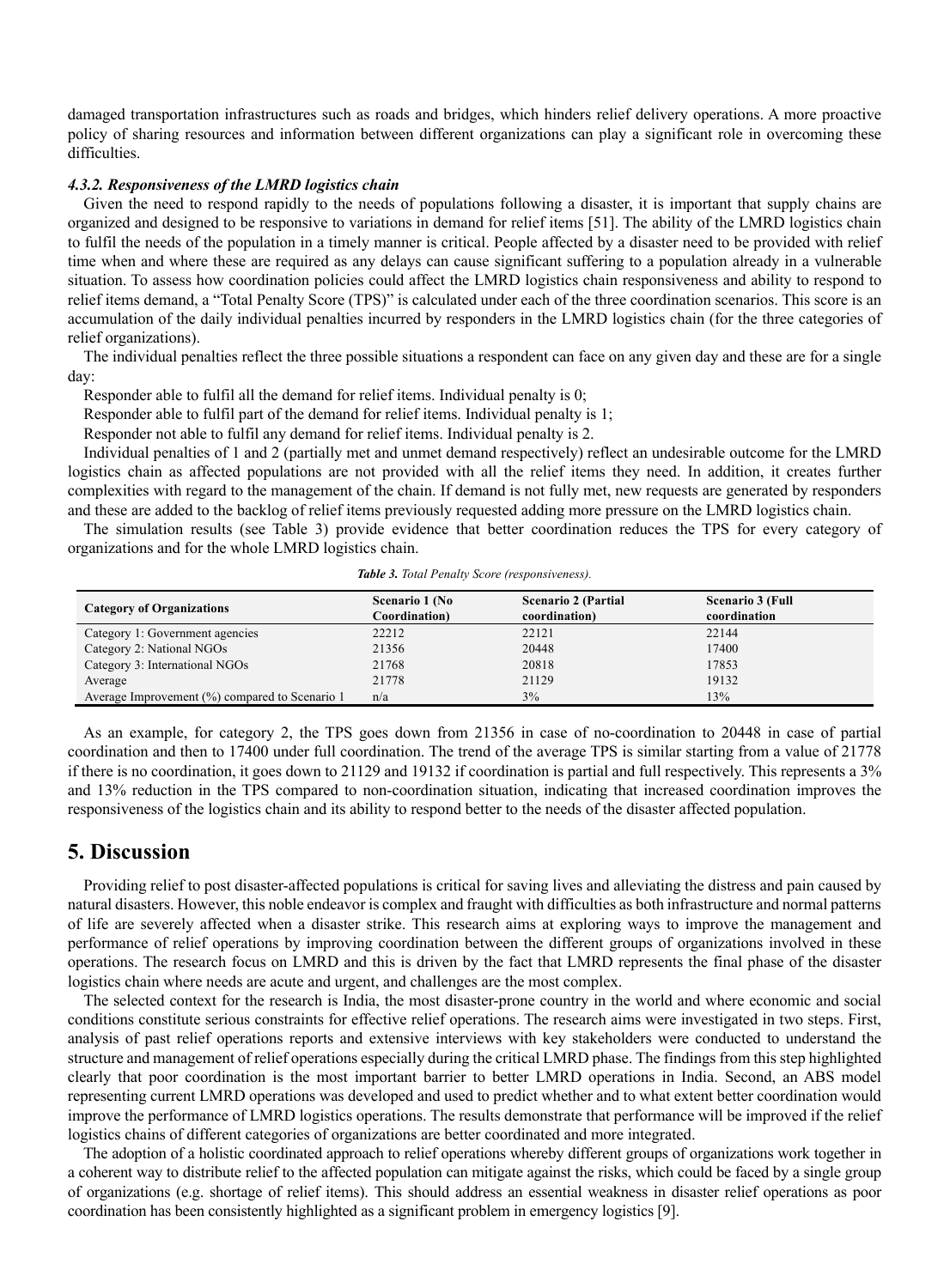Achieving better coordination is contingent upon several factors. These include the creation and adoption of a plan of mutual aid between relief organizations, development of a centralized information system accessed by all organizations, joint decision making, clearer resource sharing policies among relief provision staff, integration of activities between the local area of the disaster and the wider external context where the area is located, and including coordination processes at the strategic and tactical planning for relief distribution [25]. These factors are, to a great extent, in line with the findings from the interviews in India where participants highlighted the importance of joint planning among agencies (e.g. goal selection, risk sharing), sharing resources among organizations in the field (e.g. mutual aid), and joint decision making (e.g. knowledge sharing, joint decision structures and mechanisms).

The suggested "Coordination Hub" in this research is a promising way to enable better inter-organizational integration and coordination in LMRD operations. The creation of a computer based virtual hub in the cloud should facilitate information exchange, enable sharing of resources, increase communication, and enhance joint decision-making processes among relief provision organizations. To make this a reality, organizations need to review their mandates and work practices to avoid conflicting objectives and make relief distribution operations seamless [51].

From an operational perspective, the creation and running of the coordination hub require efficient planning and management. It is necessary to have reliable high-speed internet connection in the disaster region. Information about government disaster management regulations and roles and responsibilities of different organizations involved in relief operations need to be gathered and inputted in the hub. Organizations'staff need proper training on how to use the computer-based coordination hub platform, the processes to upload and use the information on it, and the protocols to keep this information safe and secure throughout the whole relief operations duration. The technology underpinning the hub should allow timely update of information regarding, for example, the number of organizations actively involved in relief operations, type and inventory level of relief items per organization, and the demand for these items. In addition, virtual connectivity between organizations need to be enabled so that relief provision activities can be coordinated.

Individual organizations are also required to make changes to achieve the expected benefits of coordination and realize the full potential from the coordination hub. They need to create an effective information management system to have an accurate knowledge about the location of the affected population, their needs in terms of relief items, and the state of the infrastructure and landscape in the disaster-affected area as these are important for an efficient inter-organizational information and resources sharing. As such, organizations will be able to feed accurate information into the coordination hub and improve the overall performance of relief operations.

From a methodological perspective, this research combined successfully qualitative methods such as interviews with rigorous quantitative methods, namely ABS, to understand the importance of coordination in the Indian LMRD system. The adoption of this combined methods approach is in line with findings from previous research recommending the use of more than one method to analyze the challenges of disaster operations management. The interviews conducted with practitioners with considerable experience in disaster management in India led to the identification of coordination as the most important challenge to LMRD operations. This paved the way to the idea of creating a "coordination hub" as a possible operational solution to address this challenge taking in account the local characteristics and constraints of the Indian context. The ABS model results provided evidence that creating a coordination hub would improve coordination processes and performance of LMRD operations in the country.

### **6. Conclusion**

This research addresses an important and current problem in disaster operations management. The use of the ABS methodology in this research to analyze coordination problems is innovative in the Indian context especially that the model was informed by a variety of sources and data collection methods. This study adds knowledge to a theme expected to gain more importance in the future given the increase in the frequency and severity of natural disasters.

This research has some limitations, which could be addressed through future research. It focuses on earthquakes in India and there is a need to investigate other types of disasters (e.g. floods) and in different countries (e.g. developed countries). It focused on LMRD operations only and it is important to extend the scope to the whole relief supply chain. It is also necessary to carry out further analysis on the best way to set up the coordination hub and identify the best working procedures, technological platforms, and operational processes to achieve this. Finally, the ABS model could be extended to a district (several cities and villages) or a state (several districts) to understand the influence of coordination at these levels.

To conclude, the research highlighted the importance of addressing coordination challenges in emergency logistics and LMRD operations as this can have a positive impact on the performance of the operations. Further research is required in this critical area as the frequency and severity of natural disasters is expected to continue on the increased trend in the future.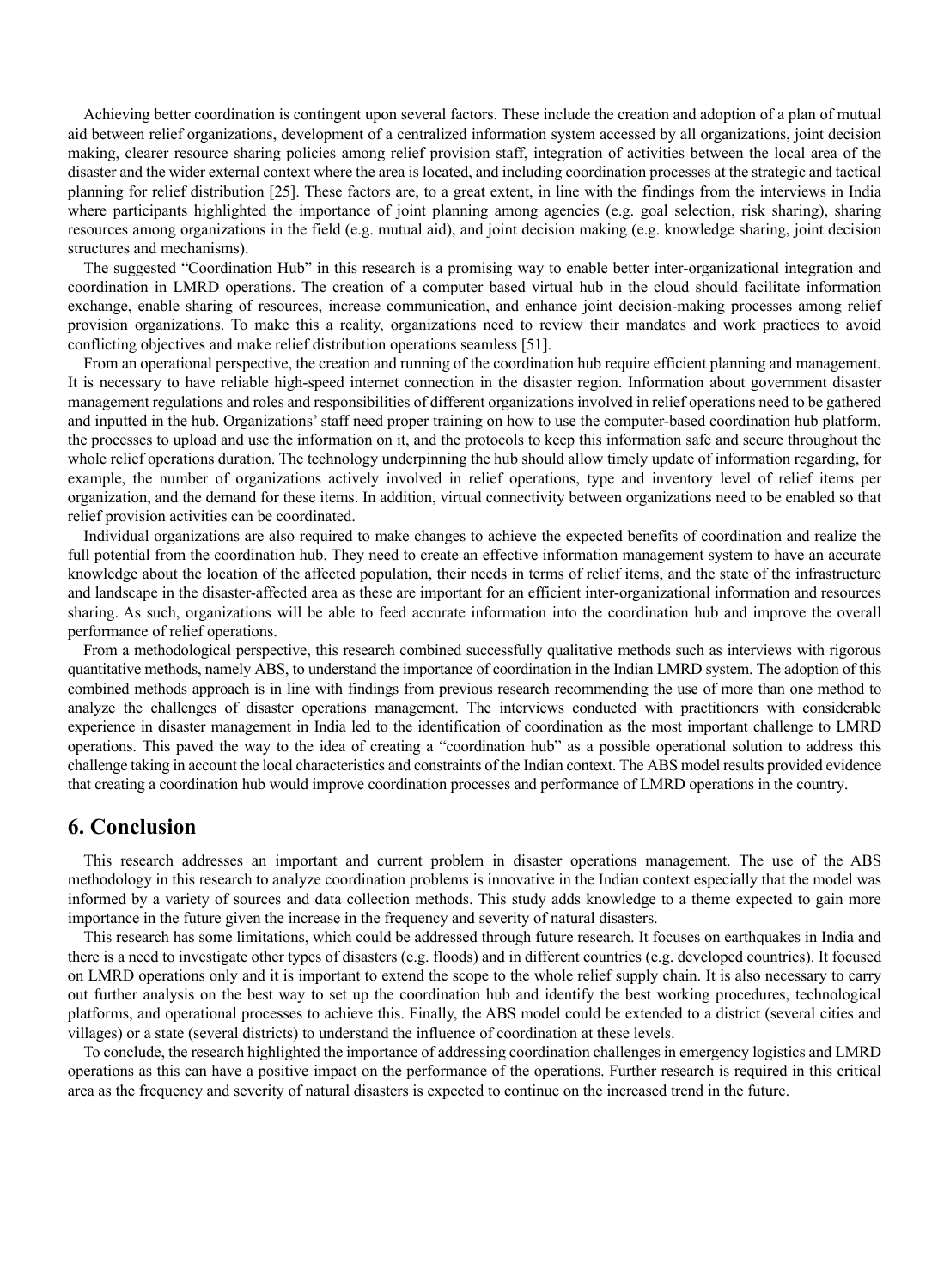# **References**

- [1] UN, U.N study: Natural disasters caused 600,000 deaths over 20 years, M. Chan, Editor. 2015: Time.
- [2] Wisner, B. and J. Adams, Environmental health in emergencies and disasters: a practical guide. 2002: World health organization.
- [3] Oloruntoba, R. and R. Gray, Humanitarian aid: an agile supply chain? Supply Chain Management: an international journal, 2006. 11 (2): p. 115-120.
- [4] Van Wassenhove, L.N., Humanitarian aid logistics: supply chain management in high gear. Journal of the Operational research Society, 2006. 57 (5): p. 475-489.
- [5] Balcik, B. and B.M. Beamon, Facility location in humanitarian relief. International Journal of Logistics, 2008. 11 (2): p. 101-121.
- [6] Ertem, M.A., N. Buyurgan, and M.D. Rossetti, Multiple-buyer procurement auctions framework for humanitarian supply chain management. International Journal of Physical Distribution & Logistics Management, 2010. 40 (3):
- [7] Sheu, J.-B., Challenges of emergency logistics management. Transportation research part E: logistics and transportation review, 2007. 43 (6): p. 655-659.
- [8] Balcik, B., B.M. Beamon, and K. Smilowitz, Last mile distribution in humanitarian relief. Journal of Intelligent Transportation Systems, 2008. 12 (2): p. 51-63.
- [9] Decker, M., Last Mile Logistics for Disaster Relief Supply Chain Management: Challenges and Opportunities for Humanitarian Aid and Emergency Relief. 2013: Anchor Academic Publishing (aap\_verlag).
- [10] Martinez, A.P., O. STAPLETON, and L.N. VAN WASSENHOVE, Last Mile Vehicle Fleet Management in Humanitarian Operations: A Case-Based Approach. 2011, working paper, INSEAD publication.
- [11] Battini, D., et al., Application of humanitarian last mile distribution model. Journal of Humanitarian Logistics and Supply Chain Management, 2014. 4 (1): p. 131-148.
- [12] Tzeng, G.-H., H.-J. Cheng, and T.D. Huang, Multi-objective optimal planning for designing relief delivery systems. Transportation Research Part E: Logistics and Transportation Review, 2007. 43 (6):<br>p. 673-686.
- [13] Vitoriano, B., et al., A multi-criteria optimization model for humanitarian aid distribution. Journal of Global Optimization, 2011. 51 (2): p. 189-208.
- [14] Sheu, J.-B., An emergency logistics distribution approach for quick response to urgent relief demand in disasters. Transportation Research Part E: Logistics and Transportation Review, 2007. 43 (6): p. 687- 709.
- [15] Rodríguez-Espíndola, O., P. Albores, and C. Brewster, Disaster preparedness in humanitarian logistics: A collaborative approach for resource management in floods. European Journal of Operational Research, 2017.
- [16] Balcik, B., et al., Coordination in humanitarian relief chains: Practices, challenges and opportunities. International Journal of Production Economics, 2010. 126 (1): p. 22-34.
- [17] home-affairs, M.o., Disaster management in India, G.o. India, Editor. 2011.
- [18] Simatupang, T.M., A.C. Wright, and R. Sridharan, The knowledge of coordination for supply chain integration. Business process management journal, 2002. 8 (3): p. 289-308.
- [19] Beamon, B.M. and B. Balcik, Performance measurement in humanitarian relief chains. International Journal of Public Sector Management, 2008. 21 (1): p. 4-25.
- [20] Thomas, A.S. and L.R. Kopczak, From logistics to supply chain management: the path forward in the humanitarian sector. Fritz Institute, 2005. 15: p. 1-15.
- [21] Nurmala, N., S. de Leeuw, and W. Dullaert, Humanitarian–business partnerships in managing humanitarian logistics. Supply Chain Management: An International Journal, 2017. 22 (1): p. 82-94.
- [22] Scheer, S.J., V. Varela, and G. Eftychidis, A generic framework for tsunami evacuation planning. Physics and Chemistry of the Earth, Parts A/B/C, 2012. 49: p. 79-91.
- [23] Rawls, C.G. and M.A. Turnquist, Pre-positioning and dynamic delivery planning for short-term response following a natural disaster. Socio-Economic Planning Sciences, 2012. 46 (1): p. 46-54.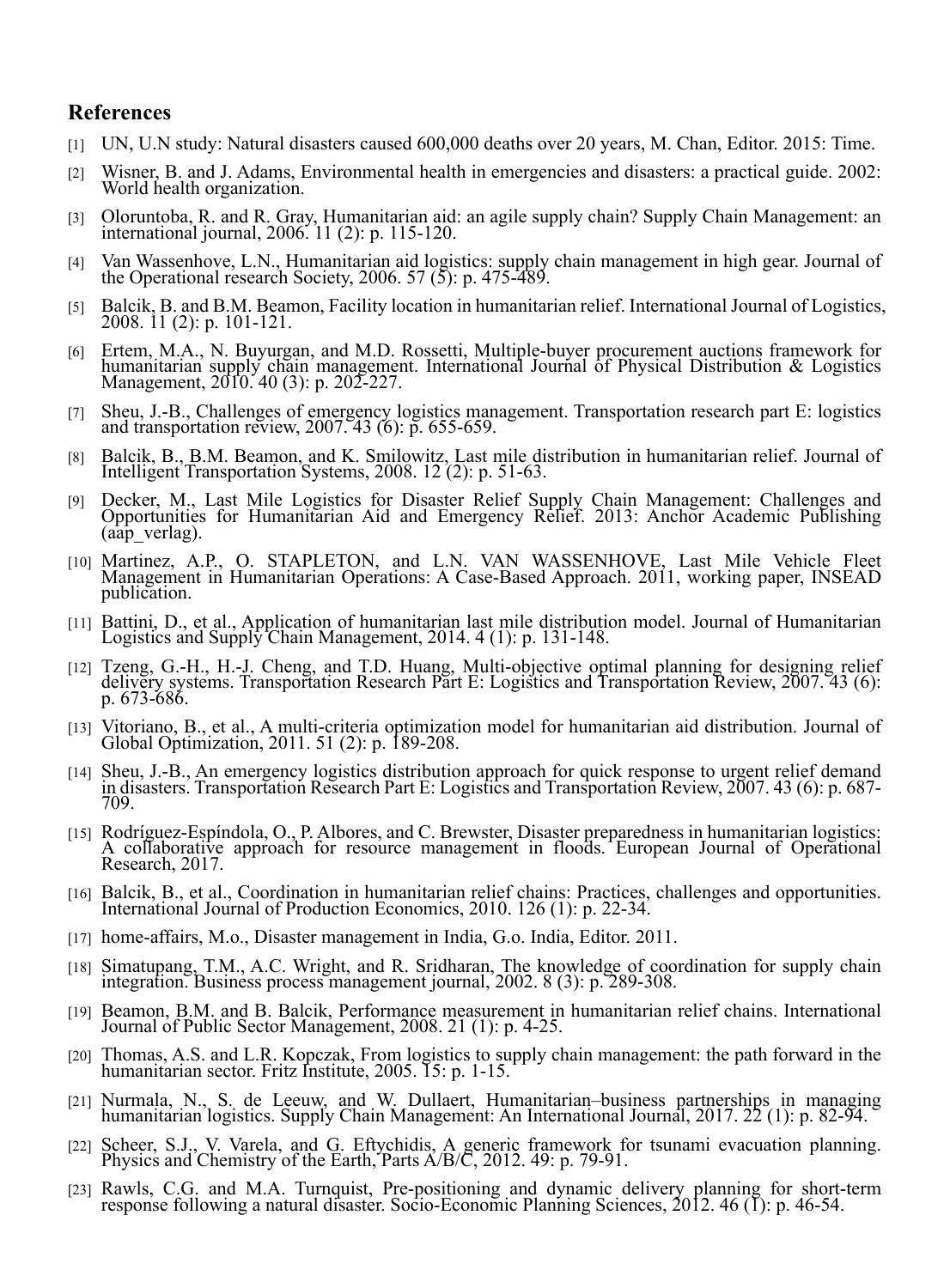- [24] Döyen, A., N. Aras, and G. Barbarosoğlu, A two-echelon stochastic facility location model for humanitarian relief logistics. Optimization Letters, 2012. 6 (6): p. 1123-1145.
- [25] Chen, Z., et al., The temporal hierarchy of shelters: a hierarchical location model for earthquake-shelter planning. International Journal of Geographical Information Science, 2013. 27 (8): p. 1612-1630.
- [26] Mete, H.O. and Z.B. Zabinsky, Stochastic optimization of medical supply location and distribution in disaster management. International Journal of Production Economics, 2010. 126 (1): p. 76-84.
- [27] Mentzer, J.T. and B.P. Konrad, An efficiency/effectiveness approach to logistics performance analysis. Journal of business logistics, 1991. 12 (1): p. 33.
- [28] Kovács, G. and K.M. Spens, Humanitarian logistics in disaster relief operations. International Journal of Physical Distribution & Logistics Management, 2007. 37 (2): p. 99-114.
- [29] Arda, Y., A two-stage stochastic programming framework for transportation planning in disaster response. Journal of the operational research society, 2004. 55 (1): p. 43-53.
- [30] Das, R. and S. Hanaoka, An agent-based model for resource allocation during relief distribution. Journal of Humanitarian Logistics and Supply Chain Management, 2014. 4 (2): p. 265-285.
- [31] Perry, M.R., Humanitarian relief challenges in the wake of the South East Asian tsunami disaster. 2006: Dept. of Management, Monash University.
- [32] Chen, R., et al., Coordination in emergency response management. Communications of the ACM, 2008. 51 (5): p. 66-73.
- [33] Reindorp, N., Trends and challenges in the UN humanitarian system. The new Humanitarianisms: a review of Trends in Global Humanitarian Action. HPG Report, 2002. 11.
- [34] Kehler, N., Coordinating humanitarian assistance: A comparative analysis of three cases. 2004, United Nations.
- [35] Tatham, P., et al., Horizontal cooperation in disaster relief logistics: benefits and impediments. International Journal of Physical Distribution & Logistics Management, 2010. 40 (8/9): p. 636-656.
- [36] Ergun, Ö., et al., Improving humanitarian operations through technology-enabled collaboration. Production and Operations Management, 2014. 23 (6): p. 1002-1014.
- [37] Maghsoudi, A., et al., Coordination of efforts in disaster relief supply chains: the moderating role of resource scarcity and redundancy. International Journal of Logistics Research and Applications, 2018. 21 (4): p. 407-430.
- [38] North, M.J. and C.M. Macal, Managing business complexity: discovering strategic solutions with agent-based modeling and simulation. 2007: Oxford University Press.
- [39] Owen, C., et al., Simulation in the supply chain context: matching the simulation tool to the problem. 2010.
- [40] Robinson, S., Simulation: the practice of model development and use. 2014: Palgrave Macmillan.
- [41] Tako, A.A. and S. Robinson, The application of discrete event simulation and system dynamics in the logistics and supply chain context. Decision support systems, 2012. 52 (4): p. 802-815.
- [42] Negahban, A. and J.S. Smith, Simulation for manufacturing system design and operation: Literature review and analysis. Journal of Manufacturing Systems, 2014. 33 (2): p. 241-261.
- [43] Siebers, P.-O., et al., Discrete-event simulation is dead, long live agent-based simulation! Journal of Simulation, 2010. 4 (3): p. 204-210.
- [44] Daya Kaul, M. and L.S. Ayaz, Disaster Management In India. 2009.
- [45] NETLOGO. https://ccl.northwestern.edu/netlogo/. 2014 [cited 2014; Online].
- [46] Altay, N. and R. Pal, Information Diffusion among Agents: Implications for Humanitarian Operations. Production and Operations Management, 2014. 23 (6): p. 1015-1027.
- [47] Jahre, M., et al., Humanitarian logistics in disaster relief operations. International Journal of Physical Distribution & Logistics Management, 2007. 37 (2): p. 99-114.
- [48] Özdamar, L., E. Ekinci, and B. Küçükyazici, Emergency logistics planning in natural disasters. Annals of operations research, 2004. 129 (1-4): p. 217-245.
- [49] Han, Y., X. Guan, and L. Shi, Optimization based method for supply location selection and routing in